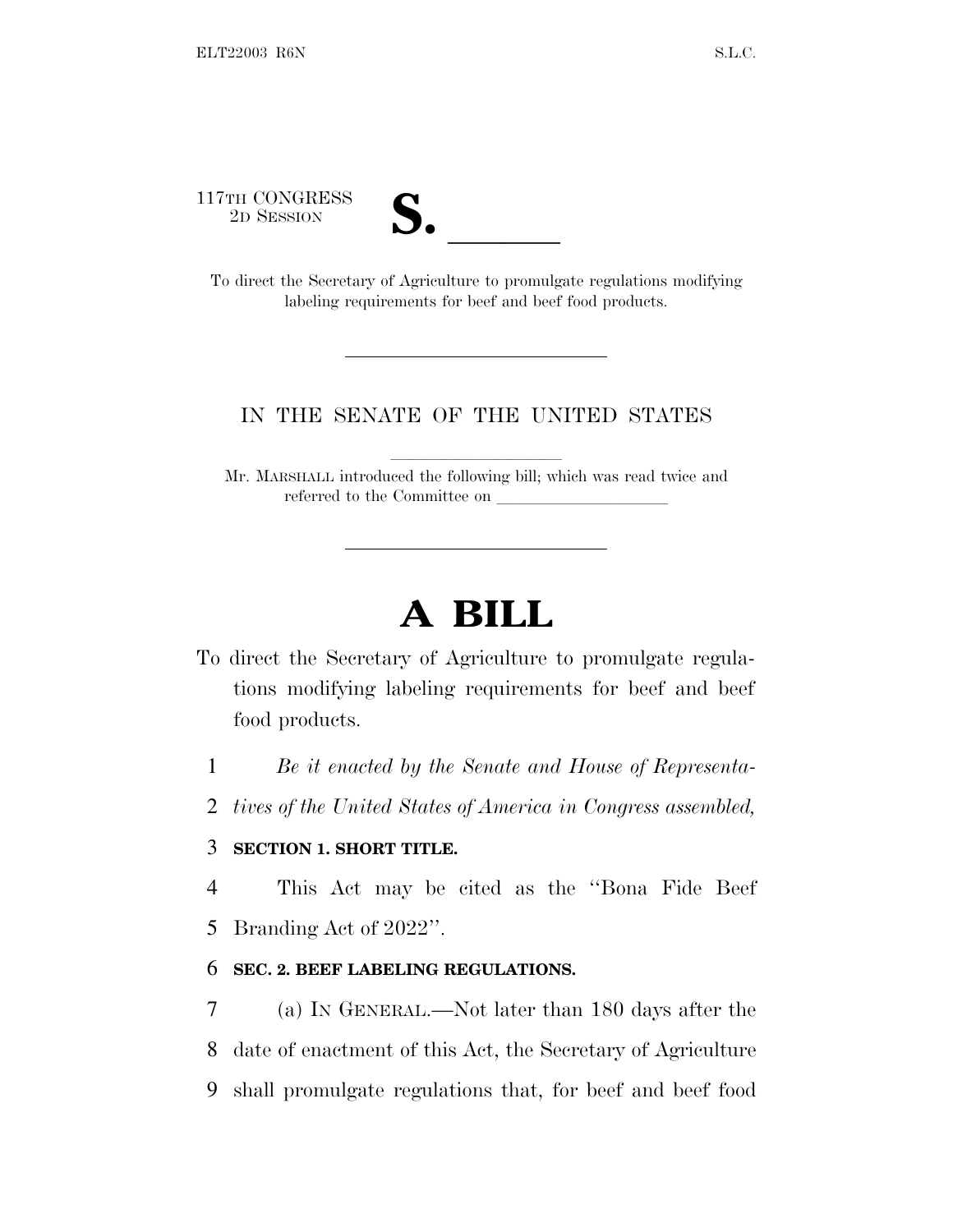products subject to the requirements of the Federal Meat Inspection Act (21 U.S.C. 601 et seq.)—

 (1) eliminate the use of the label ''Product of U.S.A.''; and

 (2) establish, and allow for the voluntary use of, the labels described in subsection (b).

 (b) LABELS.—The labels referred to in subsection 8 (a) $(2)$  are the following:

 (1) PROCESSED IN U.S.A.—The label ''Proc- essed in U.S.A.'' means that the beef or beef food product has undergone substantial transformation in a facility in the United States subject to inspection under the Federal Meat Inspection Act (21 U.S.C. 601 et seq.).

 (2) RAISED AND PROCESSED IN U.S.A.—The label ''Raised and Processed in U.S.A.'' means that 17 the live animal that is the source of the beef or beef food product is raised in the United States for not less than 100 days before it is processed at a facility described in paragraph (1).

 (3) BORN, RAISED, AND PROCESSED IN U.S.A.—The label ''Born, Raised, and Processed in U.S.A.'' means that the live animal that is the source of the beef or beef food product is born and